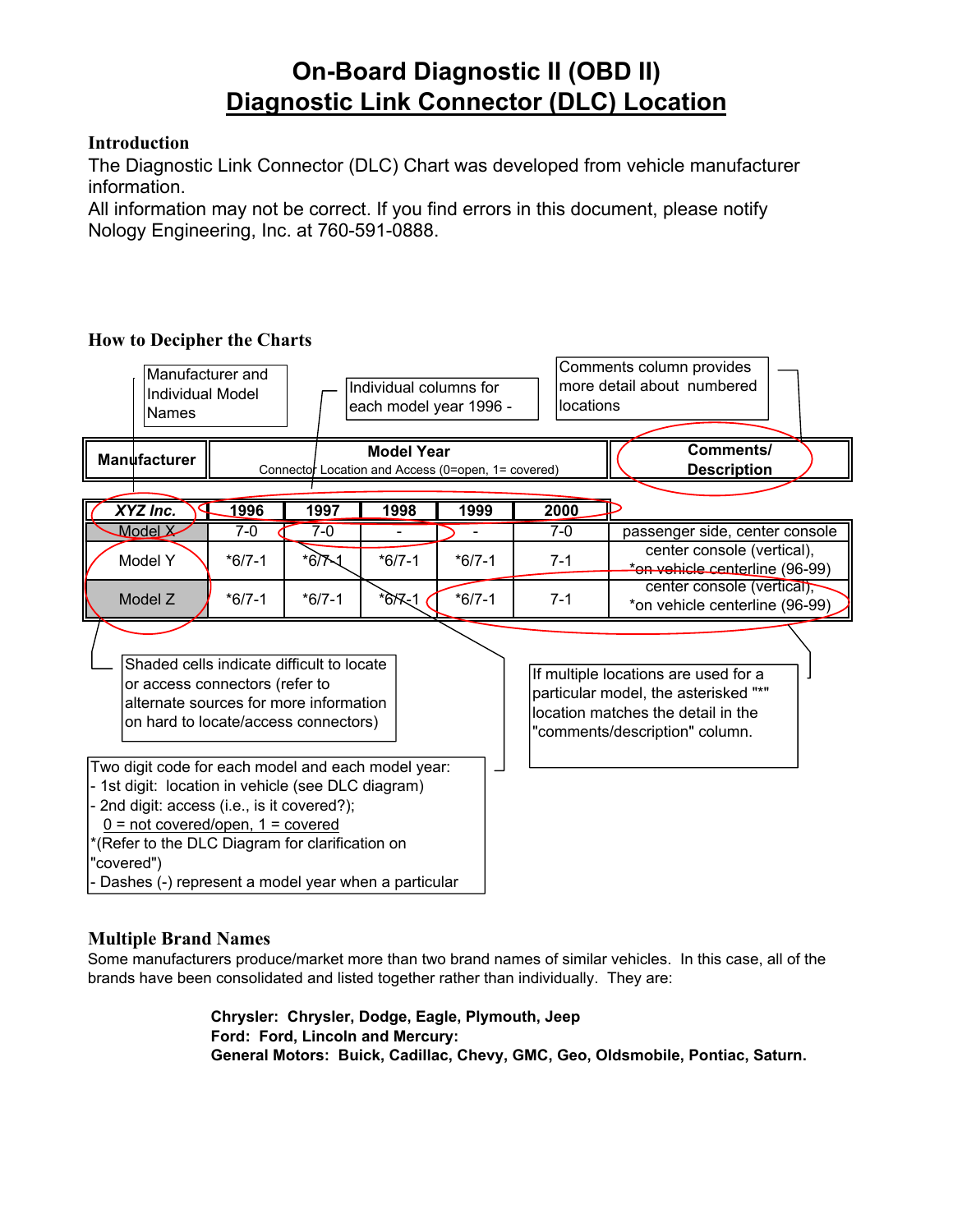# **DLC Diagram**



### **Explanation of Diagram Numbered Locations**

| Location # | <b>Description</b>                                                                                   |
|------------|------------------------------------------------------------------------------------------------------|
|            | Driver's side, underneath dasboard, in the area under the steering                                   |
|            | column, +/- 150 mm (i.e., +/- 6 inches on either side of the steering column)                        |
| 2          | Driver's side, underneath dasboard, between the driver-side door and steering column area            |
| 3          | Driver's side, underneath dasboard, between the steering column area and the center console          |
|            | (also includes connectors on the driver side but connected to the center console)                    |
| 4          | Driver's side, dashboard instrument/gauge area, between the steering column and center console       |
| 5          | Driver's side, dashboard instrument/gauge area, between the driver-side door and steering column     |
| 6          | Center console, vertical surface (i.e., near radio and climate controls), left of vehicle centerline |
| 6/7        | Center console, vertical surface (i.e., near radio and climate controls), on vehicle centerline      |
|            | Center console, vertical surface right of vehicle centerline or on passenger side of center console  |
| 8          | Center console, horizontal surface (i.e, armrest, handbrake area), in front passenger area           |
|            | Any location other than locations #1-8 (i.e., rear passenger area,                                   |
| 9          | passenger side glove box, top of dashboard near windshield)                                          |

### **\*Note:**

- Locations #1-3 represent preferable locations, Locations #4-8 represent allowable locations under SAE J1962

- Connectors in location # 6, #6/7, and #7 may be covered by ashtrays, covers, cup holders, coin holders, etc.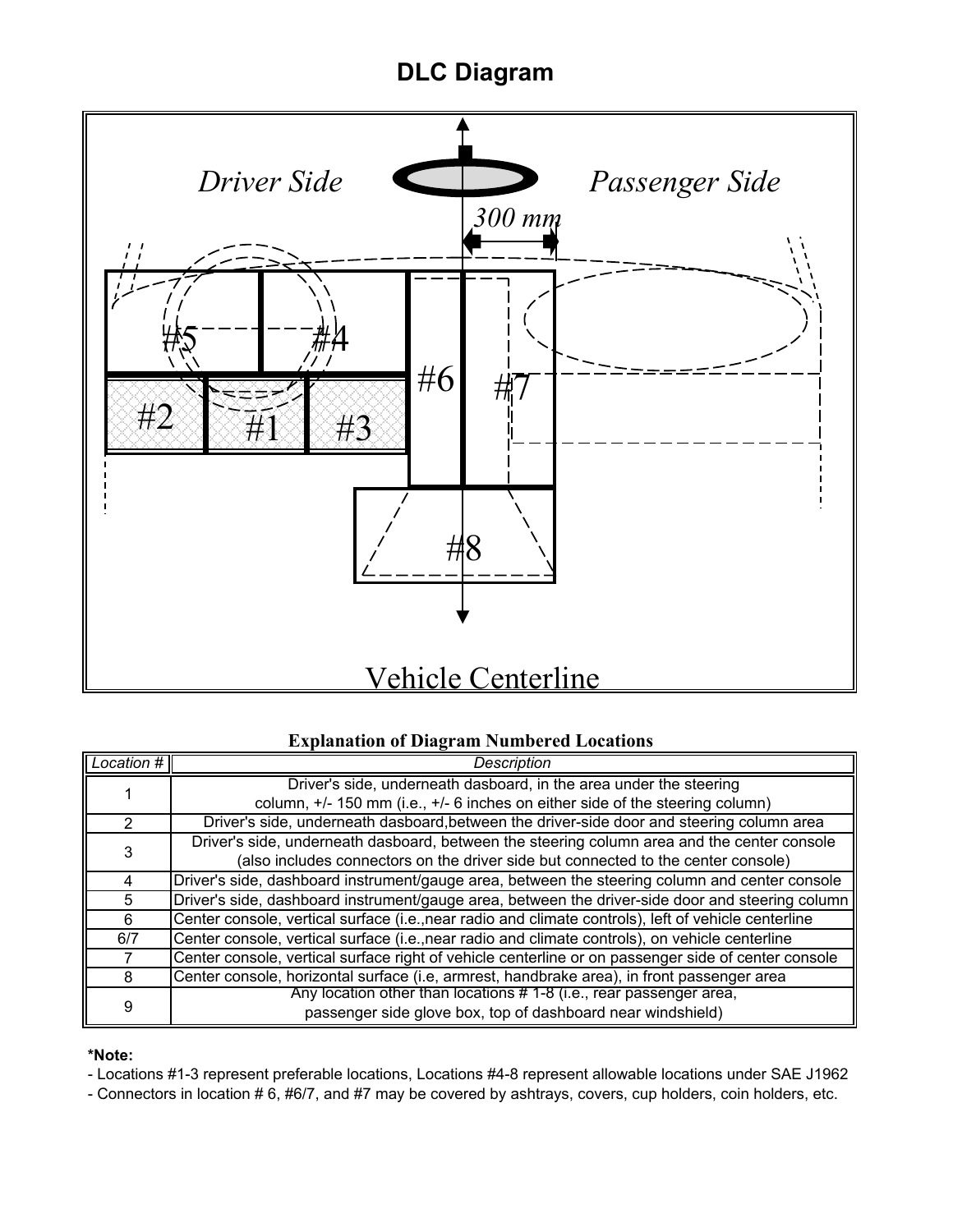# **DLC Diagram**

## **Cover Types**

Some manufacturers use covers to protect the integrity of the connector pins and/or to prevent impact with vehicle passengers in an accident. The following diagrams provide an example of some of the covers that manufacturers have used. This does not include ashtrays, coin holders, cup holders, the dashboard itself, or other similar items used to conceal the connector.

### *Protective Cover*

- small, soft-plastic cover used to enclose DLC pins; may or may not have embossed "OBD" or "OBD II"



### *Flip/Hinged Cover*

- small, hinged hard-plastic cover; typically has an indentation or tab to help 'flip' it open



### *Fuse Panel or Panel Cover*

- Large, hard-plastic cover that is color keyed to the dashboard; may or may not have embossed "OBD" or OBD II, or a label

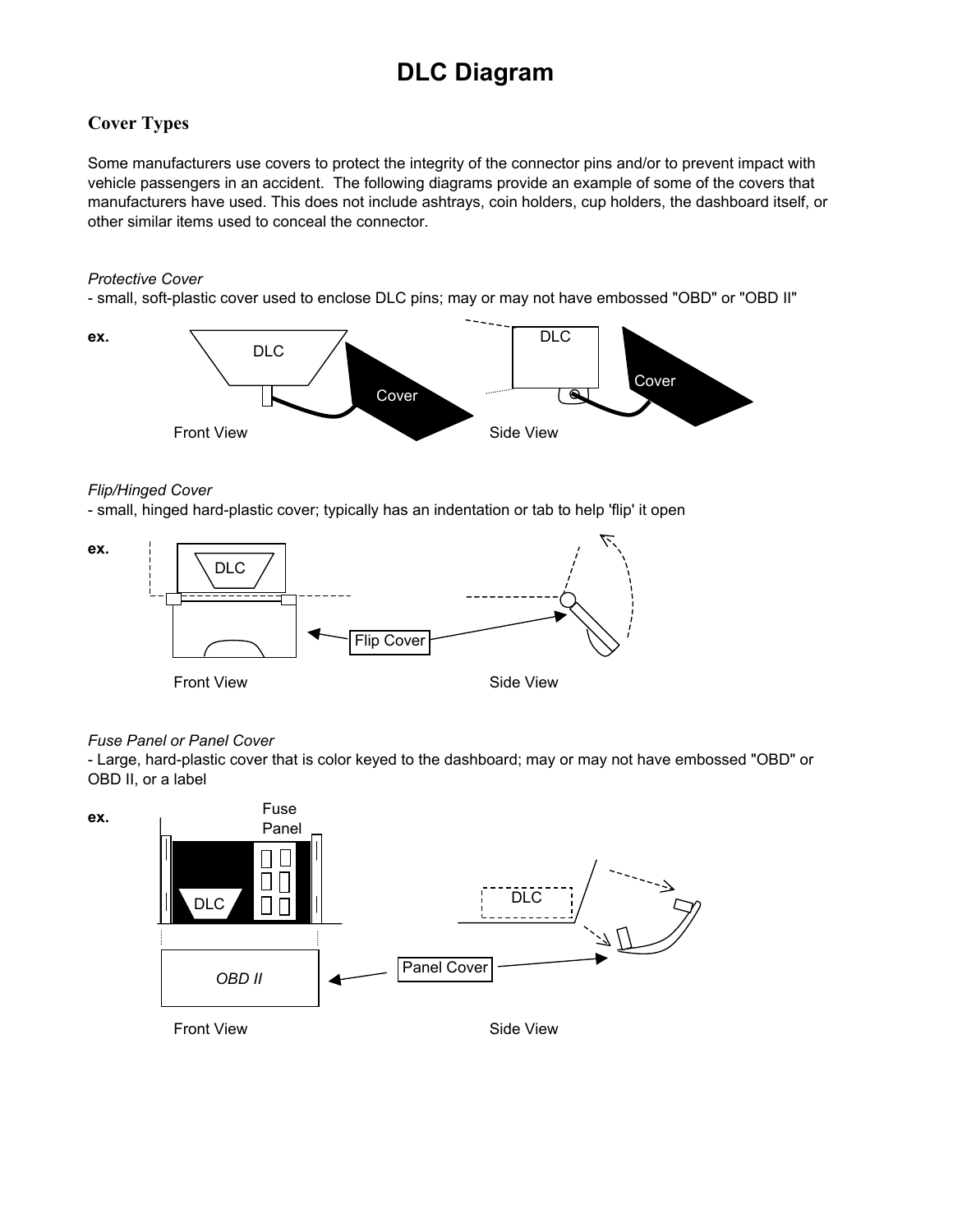| <b>Manufacturer</b>           |                          | <b>Model Year</b>        | Comments/                |                                                |                              |                                                                        |
|-------------------------------|--------------------------|--------------------------|--------------------------|------------------------------------------------|------------------------------|------------------------------------------------------------------------|
|                               |                          |                          |                          | Connector Location/Access (0=open, 1= covered) |                              | <b>Description</b>                                                     |
| Acura                         | 1996                     | 1997                     | 1998                     | 1999                                           | 2000                         |                                                                        |
| Integra                       | $7 - 0$                  | $7-0$                    | $7-0$                    | $7-0$                                          | $7-0$                        | passenger side, center console                                         |
| 2.2 CL                        | $*6/7-1$                 | $*6/7-1$                 | $*6/7-1$                 | $*6/7-1$                                       | $7 - 1$                      | center console (vertical),<br>*on vehicle centerline (96-99)           |
| 2.3 CL                        | $*6/7-1$                 | $*6/7-1$                 | $*6/7-1$                 | $*6/7-1$                                       | $7 - 1$                      | center console (vertical),                                             |
|                               |                          |                          |                          |                                                |                              | *on vehicle centerline (96-99)<br>center console (vertical),           |
| 3.0 CL                        | $*6/7-1$                 | $*6/7-1$                 | $*6/7-1$                 | $*6/7-1$                                       | $7 - 1$                      | *on vehicle centerline (96-99)                                         |
| 3.5 RL                        | $8 - 1$                  | $8 - 1$                  | $8 - 1$                  | $8 - 1$                                        | $8 - 1$                      | center console (horizontal)                                            |
| $2.5$ TL                      | $8 - 1$                  | $8-1$                    | $8 - 1$                  | $\blacksquare$                                 | $\overline{\phantom{a}}$     | center console (horizontal)                                            |
| 3.2 TL                        | $8 - 1$                  | $8 - 1$                  | $8 - 1$                  | $7 - 1$                                        | $7 - 1$                      | center console, behind ashtray<br>(horizontal: 96-98, vertical: 99-00) |
| <b>NSX</b>                    | $7-0$                    | $7-0$                    | $7 - 0$                  | $7-0$                                          | $7-0$                        | passenger side (footwell)                                              |
|                               |                          |                          |                          |                                                |                              |                                                                        |
| <b>Audi</b>                   | 1996                     | 1997                     | 1998                     | 1999                                           | 2000                         |                                                                        |
| A4/A4 Avant                   | $*9-1$                   | $*9-1$                   | $2 - 0$                  | $2 - 0$                                        | $2 - 0$                      | *center console (horizontal),<br>next to ashtray in rear seat area     |
|                               |                          |                          |                          |                                                |                              | *center console (horizontal),                                          |
| A6/A6 Avant                   | $*9-1$                   | $*9-1$                   | $2 - 0$                  | $2 - 0$                                        | $2 - 0$                      | next to ashtray in rear seat area                                      |
|                               |                          |                          |                          |                                                |                              | *center console (horizontal),                                          |
| A6 Wagon                      |                          |                          | $*9-1$                   | $2 - 0$                                        | $2 - 0$                      | next to ashtray in rear seat area                                      |
| A <sub>8</sub>                | $\blacksquare$           | $2 - 0$                  | $2 - 0$                  | $2 - 0$                                        | $2-0$                        |                                                                        |
| Cabriolet                     | $*9-1$                   | $*9-1$                   | $2 - 0$                  | $\blacksquare$                                 |                              | *center console (horizontal),                                          |
|                               |                          |                          |                          |                                                |                              | next to ashtray in rear seat area                                      |
| $\overline{\mathsf{S}4}$      | $\overline{\phantom{a}}$ | $\mathbb{Z}^2$           | $\overline{a}$           | $\blacksquare$                                 | $2 - 0$                      |                                                                        |
| <b>TT</b>                     |                          | $\overline{\phantom{a}}$ | $\overline{\phantom{a}}$ | $\overline{\phantom{a}}$                       | $2 - 0$                      |                                                                        |
| <b>Bentley</b>                | 1996                     | 1997                     | 1998                     | 1999                                           | 2000                         |                                                                        |
| Arnage                        |                          | $\overline{a}$           | $\overline{\phantom{a}}$ | $2 - 0$                                        | $\overline{a}$               |                                                                        |
| Azure                         | $*9-1$                   | $\frac{1}{2}$            | $\overline{\phantom{a}}$ | $2 - 0$                                        | $\qquad \qquad -$            | *in passenger side glove                                               |
|                               |                          |                          |                          |                                                |                              | box, protective cover<br>in passenger side glove                       |
| <b>Brooklands</b>             | $\blacksquare$           | $9 - 1$                  | $\overline{\phantom{a}}$ | $\overline{\phantom{a}}$                       | $\overline{\phantom{a}}$     | box, protective cover                                                  |
|                               | $*9-1$                   |                          |                          |                                                |                              | *in passenger side glove                                               |
| Brooklands (LWB)              |                          | $\blacksquare$           | $\overline{\phantom{a}}$ | $\overline{\phantom{a}}$                       | $\qquad \qquad \blacksquare$ | box, protective cover                                                  |
| <b>Brooklands R</b>           |                          | $\overline{\phantom{a}}$ | $9 - 1$                  | ÷                                              |                              | in passenger side glove<br>box, protective cover                       |
| <b>Brooklands R Limousine</b> |                          | $\blacksquare$           | $*9-1$                   | $2 - 0$                                        |                              | *in passenger side glove<br>box, protective cover                      |
| <b>Continental R</b>          |                          |                          |                          |                                                |                              | *in passenger side glove                                               |
| <b>Continental SC</b>         | $\qquad \qquad -$        |                          | $*9-1$                   | $2 - 0$                                        | $\overline{\phantom{a}}$     | box, protective cover                                                  |
| Continental T                 |                          | $*9-1$                   | $\overline{a}$           | $2 - 0$                                        | $\frac{1}{2}$                | *in passenger side glove<br>box, protective cover                      |
| Limousine                     | $9 - 1$                  | $\overline{\phantom{a}}$ | $\overline{\phantom{m}}$ | $\overline{\phantom{a}}$                       | $\overline{\phantom{a}}$     | in passenger side glove<br>box, protective cover                       |
| Turbo R                       | $9 - 1$                  | $\overline{\phantom{a}}$ | $\overline{\phantom{a}}$ | $\overline{\phantom{a}}$                       | $\frac{1}{2}$                | in passenger side glove                                                |
| Turbo RL                      |                          |                          |                          |                                                |                              | box, protective cover<br>in passenger side glove                       |
| Turbo RT                      |                          | $\overline{\phantom{a}}$ | $9 - 1$                  | $\overline{a}$                                 | -                            | box, protective cover                                                  |
| Turbo RT (LWB)                | $*9-1$                   | $\overline{a}$           | $\overline{\phantom{a}}$ | $2 - 0$                                        | L,                           | *in passenger side glove<br>box, protective cover                      |
|                               |                          |                          |                          |                                                |                              |                                                                        |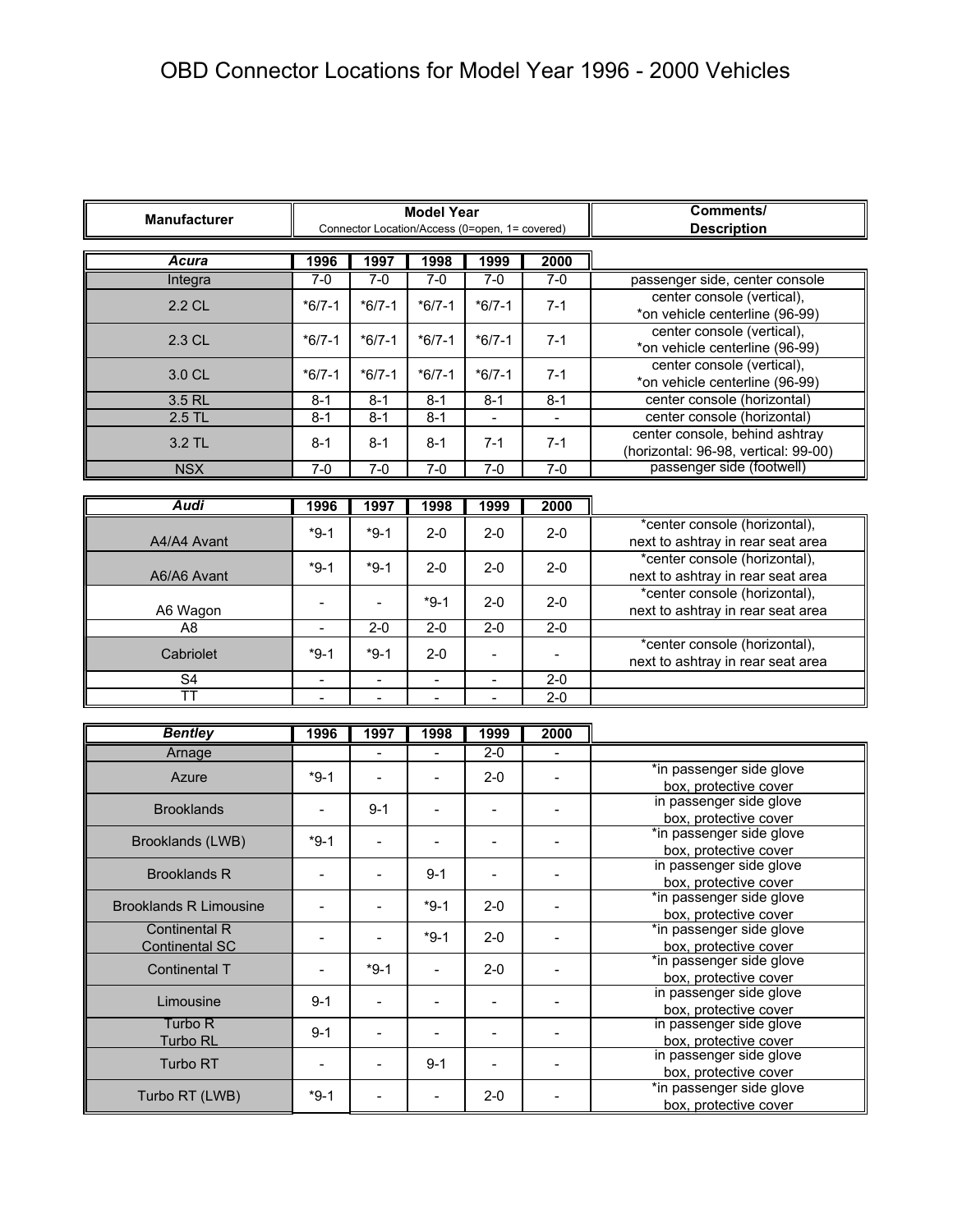| <b>Manufacturer</b>                                 |                          |                          | <b>Model Years</b>       |                                                | Comments/                |                                                                            |
|-----------------------------------------------------|--------------------------|--------------------------|--------------------------|------------------------------------------------|--------------------------|----------------------------------------------------------------------------|
|                                                     |                          |                          |                          | Connector Location/Access (0=open, 1= covered) |                          | <b>Description</b>                                                         |
| <b>BMW</b>                                          | 1996                     | 1997                     | 1998                     | 1999                                           | 2000                     |                                                                            |
| 3-series                                            | $2 - 1$                  | $2 - 1$                  | $2 - 1$                  | $2 - 1$                                        | $2 - 1$                  | dual covers: panel cover w/ screw<br>and protective cover labeled "OBD II" |
| 5-series                                            | $2 - 1$                  | $2 - 1$                  | $2 - 1$                  | $2 - 1$                                        | $2 - 1$                  | dual covers: panel cover w/ screw<br>and protective cover labeled "OBD II" |
| 7-series                                            | $6 - 1$                  | $6 - 1$                  | $6 - 1$                  | $6 - 1$                                        | $6 - 1$                  | driver side, center console<br>protective cover labeled "OBD II"           |
| 8-series                                            | $2 - 1$                  | $2 - 1$                  |                          | $\blacksquare$                                 |                          | dual covers: panel cover w/ screw<br>and protective cover labeled "OBD II" |
| X <sub>5</sub>                                      |                          |                          | $\overline{\phantom{a}}$ | $\overline{\phantom{a}}$                       | $2 - 1$                  | cover labeled "OBD II"                                                     |
| Z3/M-Roadster                                       | $7 - 1$                  | $7 - 1$                  | $7 - 1$                  | $7 - 1$                                        | $7 - 1$                  | passenger side, center console,<br>protective cover labeled "OBD II"       |
| <b>Chrysler/Dodge/Plymouth</b>                      | 1996                     | 1997                     | 1998                     | 1999                                           | 2000                     |                                                                            |
| <b>Chrysler Cirrus</b>                              | $2 - 0$                  | $2 - 0$                  | $2 - 0$                  | $2 - 0$                                        | $2 - 0$                  |                                                                            |
| <b>Chrysler Concorde</b>                            | $3-0$                    | $3 - 0$                  | $1 - 0$                  | $1 - 0$                                        | $1 - 0$                  |                                                                            |
| <b>Chrysler LHS</b>                                 | $3-0$                    | $\overline{3-0}$         | $1-0$                    | $1-0$                                          | $1-0$                    |                                                                            |
| <b>Unryster Sepring</b>                             | $1 - \Omega$             | $1 - \Omega$             | $1 - \Omega$             | $1 - \Omega$                                   | $1 - \Omega$             |                                                                            |
| <b>Chrysler Sebring Convertible</b>                 | $2-0$                    | $2 - 0$                  | $2 - 0$                  | $2 - 0$                                        | $2 - 0$                  |                                                                            |
| <b>Chrysler Town &amp; Country</b><br>Dodge Avenger | $2 - 0$<br>$1-0$         | $2 - 0$<br>$1-0$         | $2 - 0$<br>$1-0$         | $2 - 0$<br>$1 - 0$                             | $2 - 0$<br>$1 - 0$       |                                                                            |
| Dodge Caravan                                       | $2 - 0$                  | $2 - 0$                  | $2 - 0$                  | $2-0$                                          | $2 - 0$                  |                                                                            |
| Dodge Dakota                                        | $2 - 0$                  | $2 - 0$                  | $2 - 0$                  | $2 - 0$                                        | $2 - 0$                  |                                                                            |
| Dodge Durango                                       |                          |                          | $2 - 0$                  | $2 - 0$                                        | $2 - 0$                  |                                                                            |
| Dodge Intrepid                                      | $3-0$                    | $3-0$                    | $1 - 0$                  | $1 - 0$                                        | $1 - 0$                  |                                                                            |
| Dodge Neon                                          | $2 - 0$                  | $2 - 0$                  | $2 - 0$                  | $2 - 0$                                        | $2 - 0$                  |                                                                            |
| Dodge Ram Pick-Up                                   | $3-0$                    | $\overline{3-0}$         | $3-0$                    | $3-0$                                          | $3-0$                    |                                                                            |
| Dodge Ram Van                                       | $1-0$                    | $1-0$                    | $1-0$                    | $1-0$                                          | $1 - 0$                  |                                                                            |
| Dodge Stealth                                       | $3-0$                    |                          |                          |                                                | $\overline{\phantom{a}}$ |                                                                            |
| Dodge Stratus                                       | $2-0$                    | $2 - 0$                  | $2 - 0$                  | $2 - 0$                                        | $2 - 0$                  |                                                                            |
| Dodge Viper                                         | $\blacksquare$           | $2 - 0$                  | $2 - 0$                  | $2 - 0$                                        | $2 - 0$                  |                                                                            |
| Eagle Summit                                        | $2 - 0$                  |                          |                          |                                                |                          |                                                                            |
| Eagle Summit Wagon                                  | $2 - 0$                  |                          |                          |                                                |                          |                                                                            |
| Eagle Talon                                         | $1 - 0$                  | $1 - 0$                  | $1 - 0$                  | $1 - 0$                                        | $1 - 0$                  |                                                                            |
| Eagle Vision                                        | $3 - 0$                  | $3 - 0$                  | $\overline{\phantom{a}}$ | $\blacksquare$                                 | $\overline{\phantom{a}}$ |                                                                            |
| Jeep Cherokee                                       | $1-0$                    | $1 - 0$                  | $1 - 0$                  | $1 - 0$                                        | $1 - 0$                  |                                                                            |
| Jeep Grand Cherokee                                 | $1-0$                    | $1-0$                    | $1-0$                    | $2 - 0$                                        | $2-0$                    |                                                                            |
| Jeep Wrangler                                       | $2 - 0$                  | $2 - 0$                  | $2 - 0$                  | $2 - 0$                                        | $2 - 0$                  |                                                                            |
| Plymouth Breeze                                     | $2 - 0$                  | $2 - 0$                  | $2 - 0$                  | $2 - 0$                                        | $2 - 0$                  |                                                                            |
| Plymouth Neon                                       | $2 - 0$                  | $2 - 0$                  | $2 - 0$                  | $2 - 0$                                        | $2 - 0$                  |                                                                            |
| <b>Plymouth Prowler</b>                             |                          | $1 - 0$                  | $1 - 0$                  | $1 - 0$                                        | $1 - 0$                  |                                                                            |
| <b>Plymouth Voyager</b>                             | $2 - 0$                  | $2 - 0$                  | $2 - 0$                  | $2 - 0$                                        | $2 - 0$                  |                                                                            |
| <b>Daewoo</b>                                       | 1996                     | 1997                     | 1998                     | 1999                                           | 2000                     |                                                                            |
| Lanos                                               |                          |                          | $6-0$                    | $6-0$                                          |                          |                                                                            |
| Leganza                                             |                          | ٠                        | $2 - 1$                  | $2 - 1$                                        | ä,                       | behind fuse panel cover                                                    |
| Nubira                                              |                          | $\overline{\phantom{0}}$ | $3-0$                    | $3-0$                                          | $\overline{\phantom{m}}$ |                                                                            |
| Ferrari                                             | 1996                     | 1997                     | 1998                     | 1999                                           | 2000                     |                                                                            |
| F355 Berlinetta/GTS/Spider                          | $3-0$                    | $3-0$                    | $3-0$                    | $3-0$                                          |                          |                                                                            |
| F355 F1 Berlinetta/GTS/Spider                       |                          |                          | $3-0$                    | $3-0$                                          |                          |                                                                            |
| 456 GT/GTA                                          | $\overline{\phantom{a}}$ | $3-0$                    | $3-0$                    | $\blacksquare$                                 | $\overline{\phantom{a}}$ | all connectors are protected                                               |
| 456 MGT/MGTA                                        | $\overline{\phantom{a}}$ |                          |                          | $3-0$                                          | $3-0$                    | by the bottom of the dashboard                                             |
| 550 Maranello                                       | $\overline{\phantom{a}}$ | $1 - 0$                  | $1 - 0$                  | $1 - 0$                                        | $1 - 0$                  |                                                                            |
| F131                                                | $\overline{\phantom{a}}$ |                          |                          | $3-0$                                          | $3-0$                    |                                                                            |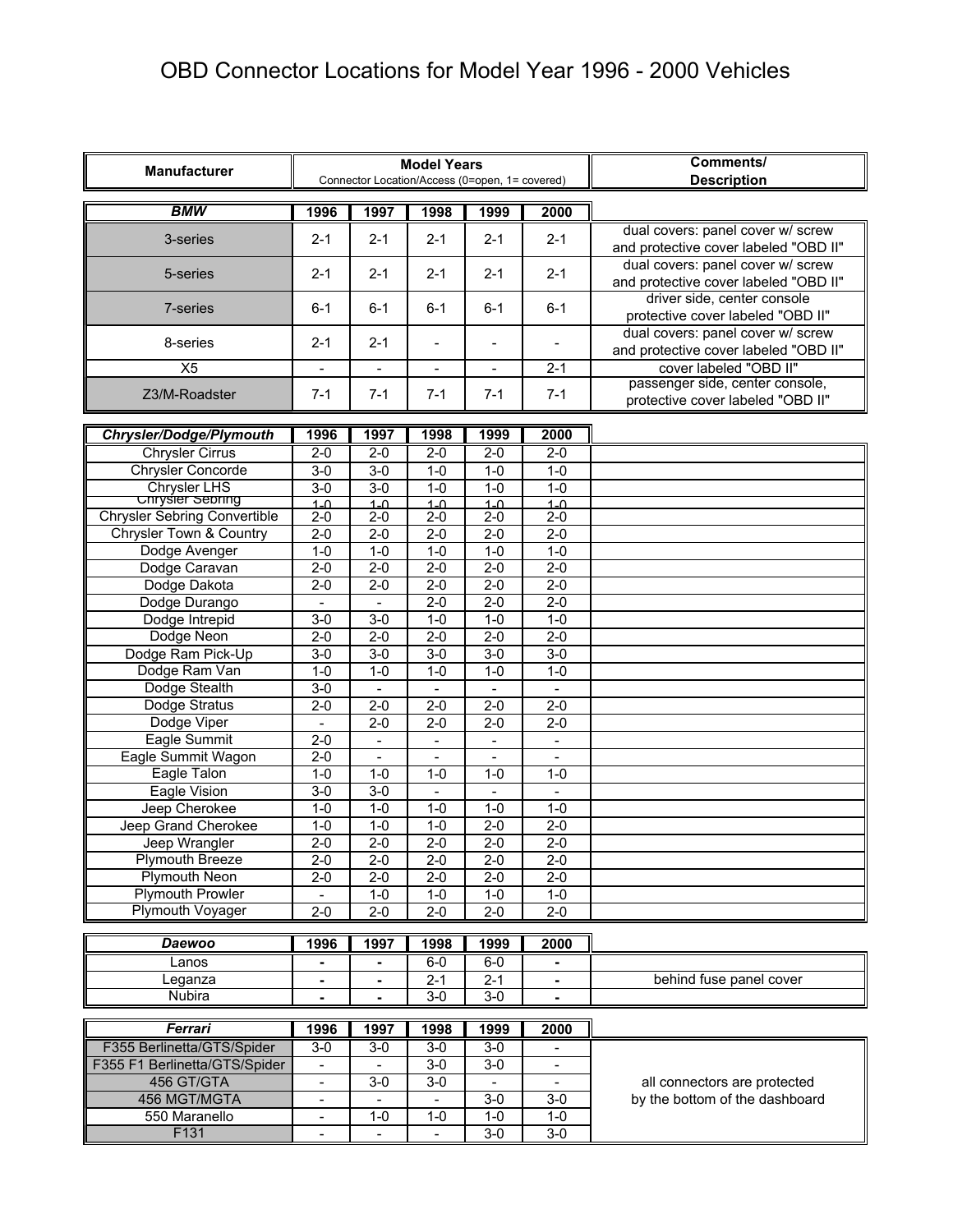| <b>Manufacturer</b>          |                          |                          | <b>Model Year</b>        | Connector Location/Access (0=open, 1= covered) | Comments/<br><b>Description</b> |                               |
|------------------------------|--------------------------|--------------------------|--------------------------|------------------------------------------------|---------------------------------|-------------------------------|
|                              |                          |                          |                          |                                                |                                 |                               |
| <b>Ford/Lincoln/Mercury</b>  | 1996                     | 1997                     | 1998                     | 1999                                           | 2000                            |                               |
| <b>Ford Aerostar</b>         | $3 - 1$                  | $3 - 1$                  | $\sim$                   | $\blacksquare$                                 | $\overline{a}$                  | protective cover              |
| Ford Aspire                  | $3-0$                    | $3 - 0$                  | $\blacksquare$           | $\blacksquare$                                 | $\blacksquare$                  |                               |
| Ford Bronco                  | $7 - 1$                  |                          |                          |                                                |                                 | protective cover              |
| Ford Contour                 | $2 - 0$                  | $2 - 0$                  | $2 - 0$                  | $2 - 0$                                        | $2 - 0$                         |                               |
| Ford Cougar                  | $*7-1$                   | $*7-1$                   |                          | $2 - 0$                                        | $2 - 0$                         | *protective cover             |
| Ford Crown Victoria          | $3 - 0$                  | $3-0$                    | $3 - 0$                  | $3 - 0$                                        | $3 - 0$                         |                               |
| <b>Ford Econoline</b>        | $3 - 1$                  | $3 - 1$                  | $3 - 1$                  | $3 - 1$                                        | $3 - 1$                         | protective cover              |
| Ford Escort                  | $2 - 0$                  | $\overline{2-0}$         | $2 - 0$                  | $2 - 0$                                        | $*2-1$                          | *protective cover             |
| Ford Excursion               | $\overline{\phantom{a}}$ | $\overline{\phantom{a}}$ | $\overline{\phantom{a}}$ | $\blacksquare$                                 | $3 - 1$                         | protective cover              |
| Ford Expedition              |                          | $3 - 1$                  | $3 - 1$                  | $3 - 1$                                        | $3 - 1$                         |                               |
| Ford Explorer                | $2 - 1$                  | $2 - 1$                  | $2 - 1$                  | $2 - 1$                                        | $2 - 1$                         | protective cover              |
| Ford F-Series Pick-Up        | $7 - 1$                  | $3 - 1$                  | $3 - 1$                  | $3 - 1$                                        | $3 - 1$                         | protective cover              |
|                              |                          |                          |                          |                                                |                                 | unmarked, removable panel and |
| <b>Ford Focus</b>            |                          |                          |                          |                                                | $2 - 1$                         | a small flip cover            |
| Ford Mustang                 | $3-0$                    | $3-0$                    | $\overline{3-0}$         | $\overline{3-0}$                               | $3-0$                           |                               |
| Ford Probe                   | $3-0$                    | $3-0$                    |                          |                                                |                                 |                               |
| Ford Ranger                  | $2 - 1$                  | $2 - 1$                  | $2 - 1$                  | $2 - 1$                                        | $2 - 1$                         | protective cover              |
| Ford Taurus                  | $2 - 0$                  | $2 - 0$                  | $\overline{2-0}$         | $2 - 0$                                        | $2 - 0$                         |                               |
| <b>Ford Thunderbird</b>      | $7 - 1$                  | $7-1$                    |                          |                                                |                                 | protective cover              |
| <b>Ford Windstar</b>         | $*3-1$                   | $*3-1$                   | $*3-1$                   | $*3-1$                                         | $\overline{3-0}$                | *protective cover             |
| Lincoln Continental          | $3 - 0$                  | $3-0$                    | $3-0$                    | $3-0$                                          | $3-0$                           |                               |
| <b>Lincoln LS</b>            |                          |                          |                          |                                                | $3-0$                           |                               |
| Lincoln Mark VIII            | $2 - 0$                  | $2 - 0$                  | $2 - 0$                  | $\blacksquare$                                 | $\blacksquare$                  |                               |
| Lincoln Navigator            |                          |                          | $3 - 1$                  | $3 - 1$                                        | $3 - 1$                         | protective cover              |
| Lincoln Town Car             | $3-0$                    | $3-0$                    | $3-0$                    | $3-0$                                          | $3-0$                           |                               |
| <b>Mercury Grand Marquis</b> | $3-0$                    | $3-0$                    | $3-0$                    | $3-0$                                          | $3-0$                           |                               |
| Mercury Mountaineer          | $2 - 1$                  | $2 - 1$                  | $2 - 1$                  | $2 - 1$                                        | $2 - 1$                         | protective cover              |
| Mercury Mystique             | $2 - 0$                  | $2 - 0$                  | $2 - 0$                  | $2 - 0$                                        | $2 - 0$                         |                               |
| Mercury Sable                | $2 - 0$                  | $2 - 0$                  | $2 - 0$                  | $2 - 0$                                        | $2 - 0$                         |                               |
| <b>Mercury Tracer</b>        | $2 - 0$                  | $2-0$                    | $2 - 0$                  | $2 - 0$                                        | $*2-1$                          | *protective cover             |
| <b>Mercury Villager</b>      | $2 - 0$                  | $2 - 0$                  | $2 - 0$                  | $2 - 0$                                        | $2 - 0$                         |                               |
|                              |                          |                          |                          |                                                |                                 |                               |
| <b>General Motors</b>        | 1996                     | 1997                     | 1998                     | 1999                                           | 2000                            |                               |
| <b>Buick Century</b>         | $1-0$                    | $1-0$                    | $1-0$                    | $1-0$                                          | $1-0$                           |                               |
| <b>Buick LeSabre</b>         | $1 - 0$                  | $1 - 0$                  | $1 - 0$                  | $1 - 0$                                        | $1 - 0$                         |                               |
| <b>Buick Park Avenue</b>     | $2 - 0$                  | $2 - 0$                  | $2 - 0$                  | $2 - 0$                                        | $2 - 0$                         |                               |
| <b>Buick Regal</b>           | $1 - 0$                  | $1 - 0$                  | $1 - 0$                  | $1 - 0$                                        | $1 - 0$                         |                               |
| <b>Buick Riviera</b>         | $2 - 0$                  | $2 - 0$                  | $2 - 0$                  | $2 - 0$                                        |                                 |                               |
| <b>Buick Roadmaster</b>      | $3-0$                    |                          |                          |                                                | $\overline{\phantom{a}}$        |                               |
| <b>Buick Skylark</b>         | $2 - 0$                  | $2 - 0$                  | $2-0$                    | $\overline{\phantom{a}}$                       | $\overline{\phantom{a}}$        |                               |
| <b>Cadillac Concours</b>     | $2 - 0$                  | $2-0$                    | $2-0$                    | $2-0$                                          | $2 - 0$                         |                               |
| Cadillac Deville             | $2 - 0$                  | $2 - 0$                  | $2 - 0$                  | $2 - 0$                                        | $2 - 0$                         |                               |
| Cadillac El Dorado           | $2 - 0$                  | $2-0$                    | $\overline{\phantom{a}}$ | $\overline{\phantom{a}}$                       | $\blacksquare$                  |                               |
| Cadillac Escalade            |                          |                          |                          | $2 - 0$                                        | $2 - 0$                         |                               |
| Cadillac Fleetwood           | $3-0$                    |                          |                          | $\overline{\phantom{a}}$                       | $\blacksquare$                  |                               |
| Cadillac Seville             | $2 - 0$                  | $2 - 0$                  | $2 - 0$                  | $2 - 0$                                        | $2 - 0$                         |                               |
| Chevy Astro                  | $2 - 0$                  | $2 - 0$                  | $2 - 0$                  | $2 - 0$                                        | $2 - 0$                         |                               |
| Chevy Blazer                 | $2 - 0$                  | $2 - 0$                  | $2 - 0$                  | $2 - 0$                                        | $2 - 0$                         |                               |
| <b>Chevrolet Beretta</b>     | $2 - 0$                  | $\overline{\phantom{a}}$ | $\overline{\phantom{a}}$ | $\blacksquare$                                 | $\blacksquare$                  |                               |
| Chevy C/K Pick-up            | $2 - 0$                  | $2 - 0$                  | $2-0$                    | $2-0$                                          | $2 - 0$                         |                               |
| Chevrolet Camaro             | $3-0$                    | $1 - 0$                  | $1 - 0$                  | $1 - 0$                                        | $1-0$                           |                               |
| <b>Chevrolet Caprice</b>     | $3-0$                    |                          |                          |                                                |                                 |                               |
|                              |                          |                          |                          |                                                |                                 |                               |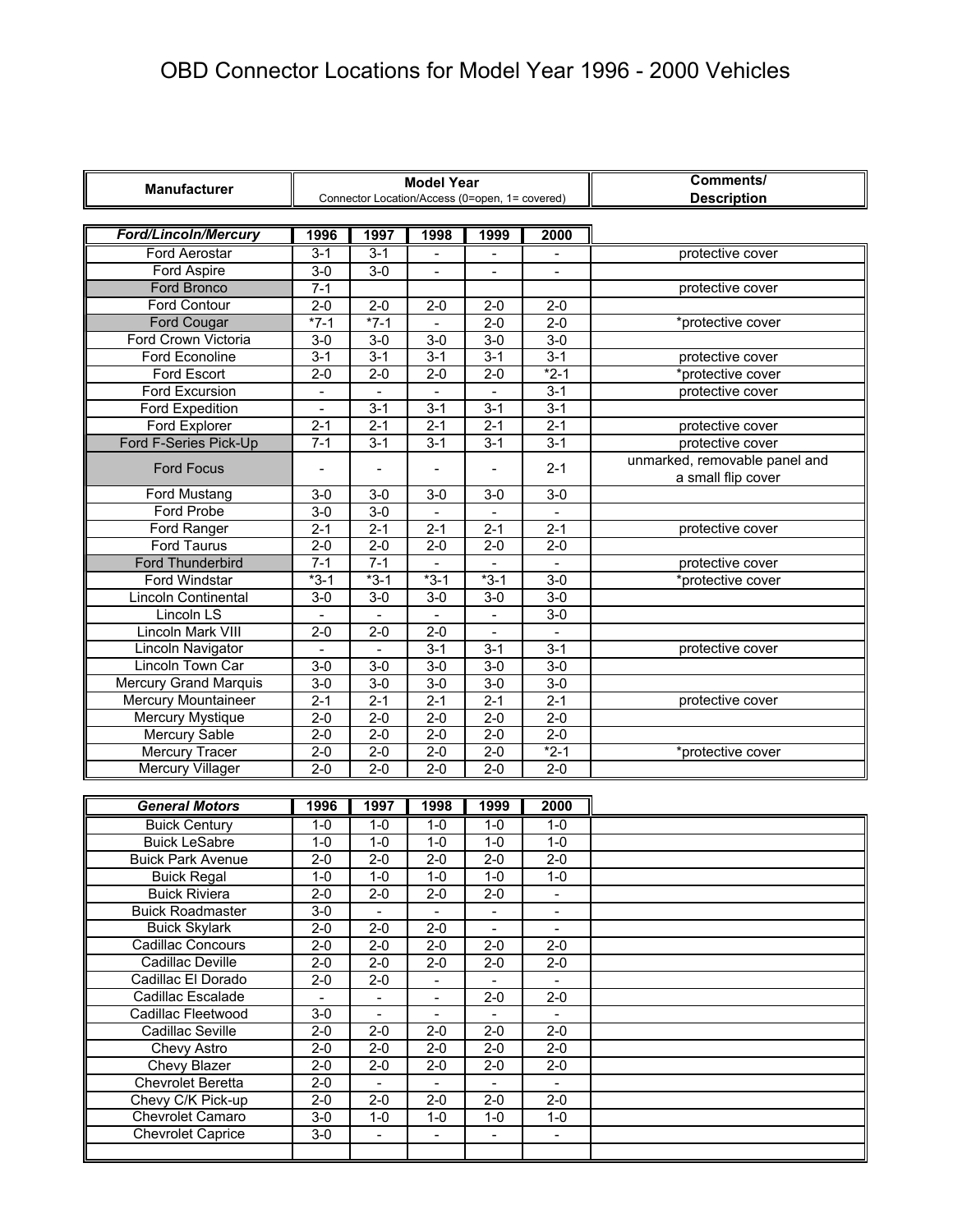| <b>Manufacturer</b>               |                          |                          | <b>Model Year</b><br>Connector Location/Access (0=open, 1= covered) |                          | Comments/<br><b>Description</b> |  |
|-----------------------------------|--------------------------|--------------------------|---------------------------------------------------------------------|--------------------------|---------------------------------|--|
|                                   |                          |                          |                                                                     |                          |                                 |  |
| <b>General Motors (continued)</b> | 1996                     | 1997                     | 1998                                                                | 1999                     | 2000                            |  |
| <b>Chevrolet Cavalier</b>         | $1-0$                    | $1 - 0$                  | $1-0$                                                               | $1 - 0$                  | $1-0$                           |  |
| <b>Chevrolet Corsica</b>          | $2 - 0$                  |                          |                                                                     |                          |                                 |  |
| <b>Chevrolet Corvette</b>         | $1 - 0$                  | $1 - 0$                  | $1 - 0$                                                             | $1 - 0$                  | $1 - 0$                         |  |
| Chevrolet Impala                  |                          |                          |                                                                     | $\overline{\phantom{a}}$ | $1 - 0$                         |  |
| Chevrolet Impala SS               | $3 - 0$                  |                          |                                                                     |                          |                                 |  |
| <b>Chevy Express</b>              | $2 - 0$                  | $2 - 0$                  | $2 - 0$                                                             | $2 - 0$                  | $2 - 0$                         |  |
| Chevy G-Van                       | $1 - 0$                  | $\blacksquare$           | $\blacksquare$                                                      | $\blacksquare$           | $\overline{\phantom{a}}$        |  |
| Chevrolet Lumina                  | $1 - 0$                  | $1 - 0$                  | $1 - 0$                                                             | $1 - 0$                  | $1 - 0$                         |  |
| Chevy Lumina APV/Venture          | $2 - 0$                  | $2 - 0$                  | $2 - 0$                                                             | $2 - 0$                  | $2-0$                           |  |
| <b>Chevrolet Malibu</b>           | $2 - 0$                  | $2 - 0$                  | $2 - 0$                                                             | $2 - 0$                  | $2 - 0$                         |  |
| <b>Chevrolet Monte Carlo</b>      | $1 - 0$                  | $1-0$                    | $1-0$                                                               | $1-0$                    | $1-0$                           |  |
| Chevy S-10                        | $2 - 0$                  | $2 - 0$                  | $2 - 0$                                                             | $2 - 0$                  | $2 - 0$                         |  |
| Chevy Sports Van                  | $2 - 0$                  | $2 - 0$                  | $2 - 0$                                                             | $2 - 0$                  | $2 - 0$                         |  |
| Chevy Suburban                    | $2 - 0$                  | $2-0$                    | $2 - 0$                                                             | $2-0$                    | $2-0$                           |  |
| Chevy Tahoe                       | $2 - 0$                  | $2 - 0$                  | $2 - 0$                                                             | $2 - 0$                  | $2 - 0$                         |  |
| Chevy Van                         | $2 - 0$                  | $2-0$                    | $2 - 0$                                                             | $2-0$                    | $2 - 0$                         |  |
| Geo Metro                         | $1 - 0$                  | $1 - 0$                  | $1 - 0$                                                             | $1 - 0$                  | $1 - 0$                         |  |
| Geo Prizm                         | $2 - 0$                  | $2 - 0$                  | $2 - 0$                                                             | $2 - 0$                  |                                 |  |
| Geo Tracker                       | $1 - 0$                  | $1 - 0$                  | $1 - 0$                                                             | $1 - 0$                  | $1 - 0$                         |  |
| <b>GMC Envoy</b>                  | $\blacksquare$           | $\blacksquare$           | $2 - 0$                                                             | $2 - 0$                  | $2 - 0$                         |  |
| GMC G-Van                         | $1 - 0$                  | $\overline{\phantom{a}}$ |                                                                     | $\overline{\phantom{a}}$ | $\frac{1}{2}$                   |  |
| <b>GMC Jimmy</b>                  | $2 - 0$                  | $2 - 0$                  | $2 - 0$                                                             | $2 - 0$                  | $2 - 0$                         |  |
| <b>GMC Rally</b>                  | $2 - 0$                  | $2 - 0$                  | $2 - 0$                                                             | $2 - 0$                  | $2 - 0$                         |  |
| <b>GMC Safari</b>                 | $2 - 0$                  | $2 - 0$                  | $2 - 0$                                                             | $2 - 0$                  | $2 - 0$                         |  |
| <b>GMC Savana</b>                 | $2 - 0$                  | $2-0$                    | $2 - 0$                                                             | $2 - 0$                  | $2 - 0$                         |  |
| <b>GMC Sierra</b>                 | $2 - 0$                  | $2 - 0$                  | $2 - 0$                                                             | $2 - 0$                  | $2 - 0$                         |  |
| <b>GMC Silverado</b>              | $\overline{\phantom{a}}$ |                          |                                                                     | $2 - 0$                  | $2 - 0$                         |  |
| <b>GMC Sonoma</b>                 | $2 - 0$                  | $2 - 0$                  | $2 - 0$                                                             | $2 - 0$                  | $2 - 0$                         |  |
| <b>GMC Suburban</b>               | $2 - 0$                  | $2 - 0$                  | $2 - 0$                                                             | $2 - 0$                  | $2 - 0$                         |  |
| <b>GMC Vandura</b>                | $2 - 0$                  | $2 - 0$                  | $2 - 0$                                                             | $2 - 0$                  | $2 - 0$                         |  |
| <b>GMC Yukon</b>                  | $2 - 0$                  | $2 - 0$                  | $2-0$                                                               | $2 - 0$                  | $2 - 0$                         |  |
| Oldsmobile Achieva                | $2 - 0$                  | $2 - 0$                  | $2 - 0$                                                             | $\overline{\phantom{a}}$ | $\overline{a}$                  |  |
| Oldsmobile Aurora                 | $2 - 0$                  | $2 - 0$                  | $2 - 0$                                                             | $2 - 0$                  | $2 - 0$                         |  |
| Oldsmobile Bravada                | $2 - 0$                  | $2-0$                    | $2 - 0$                                                             | $2-0$                    | $2 - 0$                         |  |
| Oldsmobile Ciera                  | $1 - 0$                  |                          |                                                                     |                          |                                 |  |
| <b>Oldsmobile Cutlass</b>         | $2 - 0$                  | $2 - 0$                  | $2 - 0$                                                             | $2 - 0$                  | $2 - 0$                         |  |
| Oldsmobile Cutlass Supreme        | $1 - 0$                  | $1 - 0$                  |                                                                     | $\overline{\phantom{a}}$ | $\overline{\phantom{a}}$        |  |
| Oldsmobile Eighty Eight           | $1 - 0$                  | $1 - 0$                  | $1 - 0$                                                             | $1 - 0$                  | $\overline{\phantom{a}}$        |  |
| Oldsmobile Intrigue               | $\overline{\phantom{a}}$ | $\overline{\phantom{a}}$ | $\overline{1-0}$                                                    | $1 - 0$                  | $1 - 0$                         |  |
| Oldsmobile LSS                    | $1 - 0$                  | $1 - 0$                  | $1 - 0$                                                             | $1 - 0$                  | $\frac{1}{2}$                   |  |
| <b>Oldsmobile Ninety Eight</b>    | $2-0$                    |                          |                                                                     | $\overline{\phantom{a}}$ | $\frac{1}{2}$                   |  |
| Oldsmobile Regency                | $2 - 0$                  | $1 - 0$                  | $1 - 0$                                                             | $\overline{\phantom{a}}$ | $\blacksquare$                  |  |
| Oldsmobile Silhouette             | $2 - 0$                  | $2 - 0$                  | $\overline{2}$ -0                                                   | $2 - 0$                  | $2 - 0$                         |  |
| Pontiac Bonneville                | $1 - 0$                  | $1 - 0$                  | $1 - 0$                                                             | $1 - 0$                  | $1 - 0$                         |  |
| Pontiac Firebird                  | $3-0$                    | $1 - 0$                  | $1 - 0$                                                             | $1 - 0$                  | $1 - 0$                         |  |
| Pontiac Grand Am                  | $2 - 0$                  | $2 - 0$                  | $2-0$                                                               | $2-0$                    | $2 - 0$                         |  |
| <b>Pontiac Grand Prix</b>         | $1 - 0$                  | $1 - 0$                  | $1 - 0$                                                             | $1 - 0$                  | $1 - 0$                         |  |
| Pontiac Montana                   |                          |                          |                                                                     | $2-0$                    | $2-0$                           |  |
| Pontiac Sunfire                   | $1 - 0$                  | $1 - 0$                  | $1 - 0$                                                             | $1-0$                    | $1-0$                           |  |
| Pontiac Trans Port                | $2-0$                    | $2 - 0$                  | $2 - 0$                                                             | $2 - 0$                  | $2-0$                           |  |
| Saturn                            | $2 - 0$                  | $2 - 0$                  | $2 - 0$                                                             | $2 - 0$                  | $2 - 0$                         |  |
| Saturn L-series (LS/LW)           | $\overline{\phantom{a}}$ | $\overline{\phantom{a}}$ | $\overline{\phantom{a}}$                                            | $\overline{\phantom{a}}$ | $2 - 0$                         |  |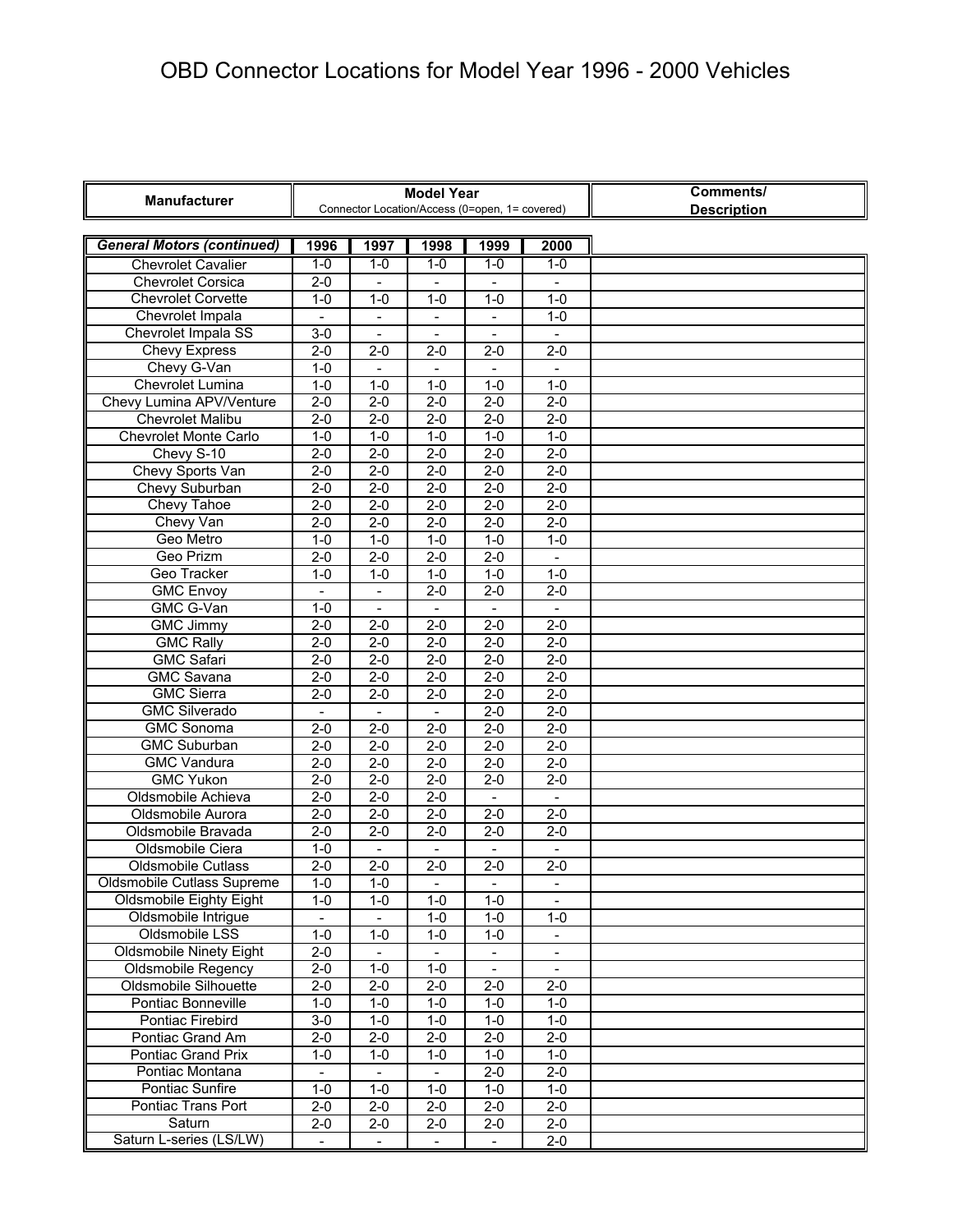| <b>Manufacturer</b> |                         |                          | <b>Model Years</b> | Connector Location/Access (0=open, 1= covered) | Comments/<br><b>Description</b> |                                                                               |  |  |  |
|---------------------|-------------------------|--------------------------|--------------------|------------------------------------------------|---------------------------------|-------------------------------------------------------------------------------|--|--|--|
| Honda               | 1996                    | 1997                     | 1998               | 1999                                           | 2000                            |                                                                               |  |  |  |
|                     |                         |                          |                    |                                                |                                 | center console (vertical), *on                                                |  |  |  |
| Accord              | $*6/7-1$                | $*6/7-1$                 | $2 - 0$            | $2 - 0$                                        | $2 - 0$                         | vehicle centerline, behind ashtray                                            |  |  |  |
| Civic               | $2 - 0$                 | $2 - 0$                  | $2 - 0$            | $2 - 0$                                        | $2 - 0$                         |                                                                               |  |  |  |
| Civic GX (CNG)      |                         | $2 - 0$                  | $2 - 0$            | $2 - 0$                                        | $2 - 0$                         |                                                                               |  |  |  |
| <b>CRV</b>          | $\equiv$                | $7 - 0$                  | $7-0$              | $7-0$                                          | $7 - 0$                         | right side of center console                                                  |  |  |  |
| Del Sol             | $7-0$                   | $7-0$                    |                    |                                                |                                 | right side of center console                                                  |  |  |  |
| <b>EV Plus</b>      |                         |                          |                    |                                                |                                 | No connector - electric vehicles are not required to have an OBD II connector |  |  |  |
| Insight (Hybrid)    | $\overline{a}$          |                          |                    |                                                | $*6/7-1$                        | center console (vertical),<br>*on vehicle centerline                          |  |  |  |
| Odyssey             | $7-0$                   | $7 - 0$                  | $7 - 0$            |                                                |                                 | right side of center console                                                  |  |  |  |
| Odyssey/Oasis       |                         | $\overline{a}$           | $\overline{a}$     | $3-0$                                          | $3-0$                           |                                                                               |  |  |  |
| Passport            | $2 - 0$                 | $2 - 0$                  | $2 - 0$            | $2 - 0$                                        |                                 |                                                                               |  |  |  |
| Prelude             | $*8-1$                  | $**7-1$                  | $**7-1$            | $**7-1$                                        | $**7-1$                         | *under beverage/cup holder<br>**right side of center console, panel cover     |  |  |  |
| S2000               |                         |                          |                    | $7 - 0$                                        | $7 - 0$                         |                                                                               |  |  |  |
|                     |                         |                          |                    |                                                |                                 |                                                                               |  |  |  |
| <b>Hummer</b>       | 1996                    | 1997                     | 1998               | 1999                                           | 2000                            |                                                                               |  |  |  |
| all models          | $2 - 0$                 | $2 - 0$                  | $2-0$              | $2 - 0$                                        | $2 - 0$                         |                                                                               |  |  |  |
|                     |                         |                          |                    |                                                |                                 |                                                                               |  |  |  |
| <b>Hyundai</b>      | 1996                    | 1997                     | 1998               | 1999                                           | 2000                            |                                                                               |  |  |  |
| Accent              | $1 - 0$                 | $1 - 0$                  | $1-0$              | $1 - 0$                                        | $1-0$                           |                                                                               |  |  |  |
| Elantra             | $2 - 0$                 | $2 - 0$                  | $2 - 0$            | $2 - 0$                                        | $2 - 0$                         |                                                                               |  |  |  |
| Sonata              | $2 - 0$                 | $\overline{2}$ -0        | $2 - 0$            | $2 - 0$                                        | $2 - 0$                         |                                                                               |  |  |  |
| Tiburon             | $2 - 0$                 | $2 - 0$                  | $2 - 0$            | $2 - 0$                                        | $2 - 0$                         |                                                                               |  |  |  |
|                     |                         |                          |                    |                                                |                                 |                                                                               |  |  |  |
| <b>Infiniti</b>     | 1996                    | 1997                     | 1998               | 1999                                           | 2000                            |                                                                               |  |  |  |
| <b>All Models</b>   | $2 - 0$                 | $2 - 0$                  | $2-0$              | $2 - 0$                                        | $2 - 0$                         |                                                                               |  |  |  |
|                     |                         |                          |                    |                                                |                                 |                                                                               |  |  |  |
| <b>Isuzu</b>        | 1996                    | 1997                     | 1998               | 1999                                           | 2000                            |                                                                               |  |  |  |
| Amigo               | $2 - 0$                 | $2 - 0$                  | $2 - 0$            | $2-0$                                          | $2 - 0$                         |                                                                               |  |  |  |
| Rodeo               | $2 - 0$                 | $2 - 0$                  | $2 - 0$            | $2 - 0$                                        | $2 - 0$                         |                                                                               |  |  |  |
| Trooper             | $2 - 1$                 | $2 - 1$                  | $2 - 1$            | $2 - 1$                                        | $2 - 1$                         | protective cover                                                              |  |  |  |
| Vehi-Cross          | $2 - 1$                 | $2 - 1$                  | $2 - 1$            | $2 - 1$                                        | $2 - 1$                         | protective cover                                                              |  |  |  |
|                     |                         |                          |                    |                                                |                                 |                                                                               |  |  |  |
| Jaguar              | 1996                    | 1997                     | 1998               | 1999                                           | 2000                            |                                                                               |  |  |  |
| S-Type<br>XJ8       |                         | $3 - 0$                  | $3 - 0$            | $3 - 0$                                        | $3-0$                           |                                                                               |  |  |  |
| XK8                 | $3-0$<br>$\blacksquare$ | $2-0$                    | $2 - 0$            | $2-0$                                          | $3-0$<br>$2-0$                  |                                                                               |  |  |  |
| <b>XJS</b>          | $2-0$                   | $\overline{\phantom{a}}$ | $\blacksquare$     | $\qquad \qquad \blacksquare$                   | $\overline{\phantom{a}}$        |                                                                               |  |  |  |
|                     |                         |                          |                    |                                                |                                 |                                                                               |  |  |  |
| Kia                 | 1996                    | 1997                     | 1998               | 1999                                           | 2000                            |                                                                               |  |  |  |
| Sephia              | $3-0$                   | $3 - 0$                  | $3 - 0$            | $3 - 0$                                        | $3 - 0$                         |                                                                               |  |  |  |
| Sportage            | $3-0$                   | $3-0$                    | $3-0$              | $3-0$                                          | $3-0$                           |                                                                               |  |  |  |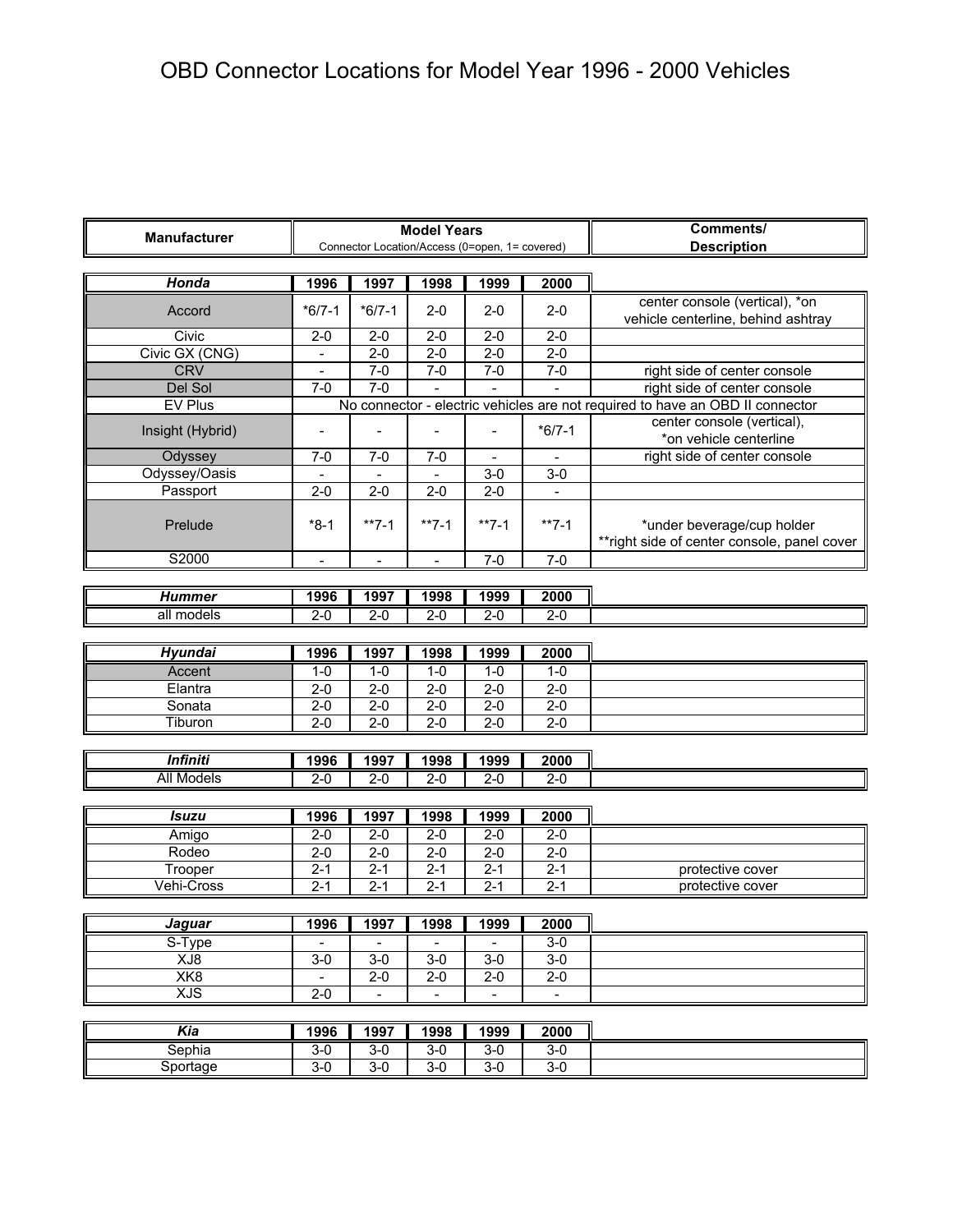| <b>Manufacturer</b>  |                          |                          | <b>Model Years</b>       | Connector Location/Access (0=open, 1= covered) | Comments/<br><b>Description</b> |                          |
|----------------------|--------------------------|--------------------------|--------------------------|------------------------------------------------|---------------------------------|--------------------------|
| Lamborghini          | 1996                     | 1997                     | 1998                     | 1999                                           | 2000                            |                          |
| Diablo DB 132/144    | $3-0$                    | $3-0$                    | $3 - 0$                  | $3 - 0$                                        | $3-0$                           |                          |
|                      |                          |                          |                          |                                                |                                 |                          |
| Lexus                | 1996                     | 1997                     | 1998                     | 1999                                           | 2000                            |                          |
| <b>ES 300</b>        | *2-1                     | $3 - 0$                  | $3 - 0$                  | $3 - 0$                                        | $3-0$                           | *behind fuse panel cover |
| GS 300               | $1 - 0$                  | $1 - 0$                  | $3-0$                    | $3-0$                                          | $3-0$                           |                          |
| GS 400               |                          |                          | $3-0$                    | $3-0$                                          | $3-0$                           |                          |
| LX 450               |                          | $2 - 1$                  |                          |                                                |                                 | behind fuse panel cover  |
| LX 470               |                          |                          | $3-0$                    | $3 - 0$                                        | $3-0$                           |                          |
| <b>LS 400</b>        | $2 - 1$                  | $2 - 1$                  | $2 - 1$                  | $2 - 1$                                        | $2 - 1$                         | protective cover         |
| <b>RX 300</b>        | $\overline{\phantom{a}}$ | $\overline{\phantom{0}}$ | $\overline{\phantom{a}}$ | $2 - 1$                                        | $2 - 1$                         |                          |
| SC 300/400           | $2 - 1$                  | $2 - 1$                  | $2 - 1$                  | $2 - 1$                                        | $2 - 1$                         |                          |
|                      |                          |                          |                          |                                                |                                 |                          |
| Lotus                | 1996                     | 1997                     | 1998                     | 1999                                           | 2000                            |                          |
| Espirit              |                          | $9 - 0$                  | $9 - 0$                  | $9 - 0$                                        | $9 - 0$                         | in passenger footwell    |
|                      |                          |                          |                          |                                                |                                 |                          |
| <b>Mazda</b>         | 1996                     | 1997                     | 1998                     | 1999                                           | 2000                            |                          |
| 626                  | $3-0$                    | $3-0$                    | $2 - 0$                  | $2-0$                                          | $2 - 0$                         |                          |
| MX3                  | $7-0$                    |                          |                          |                                                | $\frac{1}{2}$                   |                          |
| MX5/Miata            | $3-0$                    | $3-0$                    |                          | $2 - 0$                                        | $2 - 0$                         |                          |
| Millenia             | $3-0$                    | $3-0$                    | $3-0$                    | $3-0$                                          | $3-0$                           |                          |
| <b>MPV</b>           | $2 - 0$                  | $2 - 0$                  |                          | $2 - 0$                                        | $2 - 0$                         |                          |
| MX <sub>6</sub>      | $3-0$                    | $3-0$                    |                          |                                                |                                 |                          |
| Protégé              | $2 - 0$                  | $2 - 0$                  | $2 - 0$                  | $2 - 0$                                        | $2 - 0$                         |                          |
|                      |                          |                          |                          |                                                |                                 |                          |
| <b>Mercedes-Benz</b> | 1996                     | 1997                     | 1998                     | 1999                                           | 2000                            |                          |
| S430                 | $2 - 1$                  | $2 - 1$                  | $2 - 1$                  | $2 - 1$                                        | $2 - 1$                         | "flip" panel cover       |
| S500                 | $2 - 1$                  | $2 - 1$                  | $2 - 1$                  | $2 - 1$                                        | $2 - 1$                         | "flip" panel cover       |
| all other models     | $1 - 1$                  | $1 - 1$                  | $1 - 1$                  | $1 - 1$                                        | $1 - 1$                         | "flip" panel cover       |
|                      |                          |                          |                          |                                                |                                 |                          |
| <b>Mitsubishi</b>    | 1996                     | 1997                     | 1998                     | 1999                                           | 2000                            |                          |
| 3000 GT              | $3-0$                    | $3-0$                    | $3-0$                    | $3-0$                                          |                                 |                          |
| 3000 GT Spyder       | $3-0$                    | $3-0$                    | $3 - 0$                  |                                                | $\blacksquare$                  |                          |
| Diamante             | $2 - 0$                  | $3-0$                    | $3-0$                    | $3-0$                                          | $3-0$                           |                          |
| Eclipse              | $1 - 0$                  | $1 - 0$                  | $1 - 0$                  | $1 - 0$                                        | $3-0$                           |                          |
| Eclipse Convertible  | $1 - 0$                  | $1 - 0$                  | $1 - 0$                  | $1 - 0$                                        |                                 |                          |
| Expo                 | $2 - 1$                  | $\overline{\phantom{a}}$ | $\overline{\phantom{a}}$ | $\blacksquare$                                 | $\blacksquare$                  | behind fuse panel        |
| Galant               | $3-0$                    | $3-0$                    | $3-0$                    | $3-0$                                          | $3-0$                           |                          |
| Mirage               | $2-0$                    | $3-0$                    | $3-0$                    | $3-0$                                          | $3-0$                           |                          |
| Montero              | $2 - 0$                  | $2 - 0$                  | $\overline{2} - 0$       | $2 - 0$                                        | $2 - 0$                         |                          |
| Montero Sport        | $\overline{a}$           | $1 - 0$                  | $1-0$                    | $1 - 0$                                        | $1-0$                           |                          |
| <b>Truck 2WD</b>     | $2-0$                    | $\overline{\phantom{a}}$ | $\overline{\phantom{m}}$ | $\overline{\phantom{0}}$                       | $\overline{\phantom{a}}$        |                          |
|                      |                          |                          |                          |                                                |                                 |                          |
| <b>Nissan</b>        | 1996                     | 1997                     | 1998                     | 1999                                           | 2000                            |                          |
| <b>All Models</b>    | $2 - 0$                  | $2 - 0$                  | $2 - 0$                  | $2 - 0$                                        | $2 - 0$                         |                          |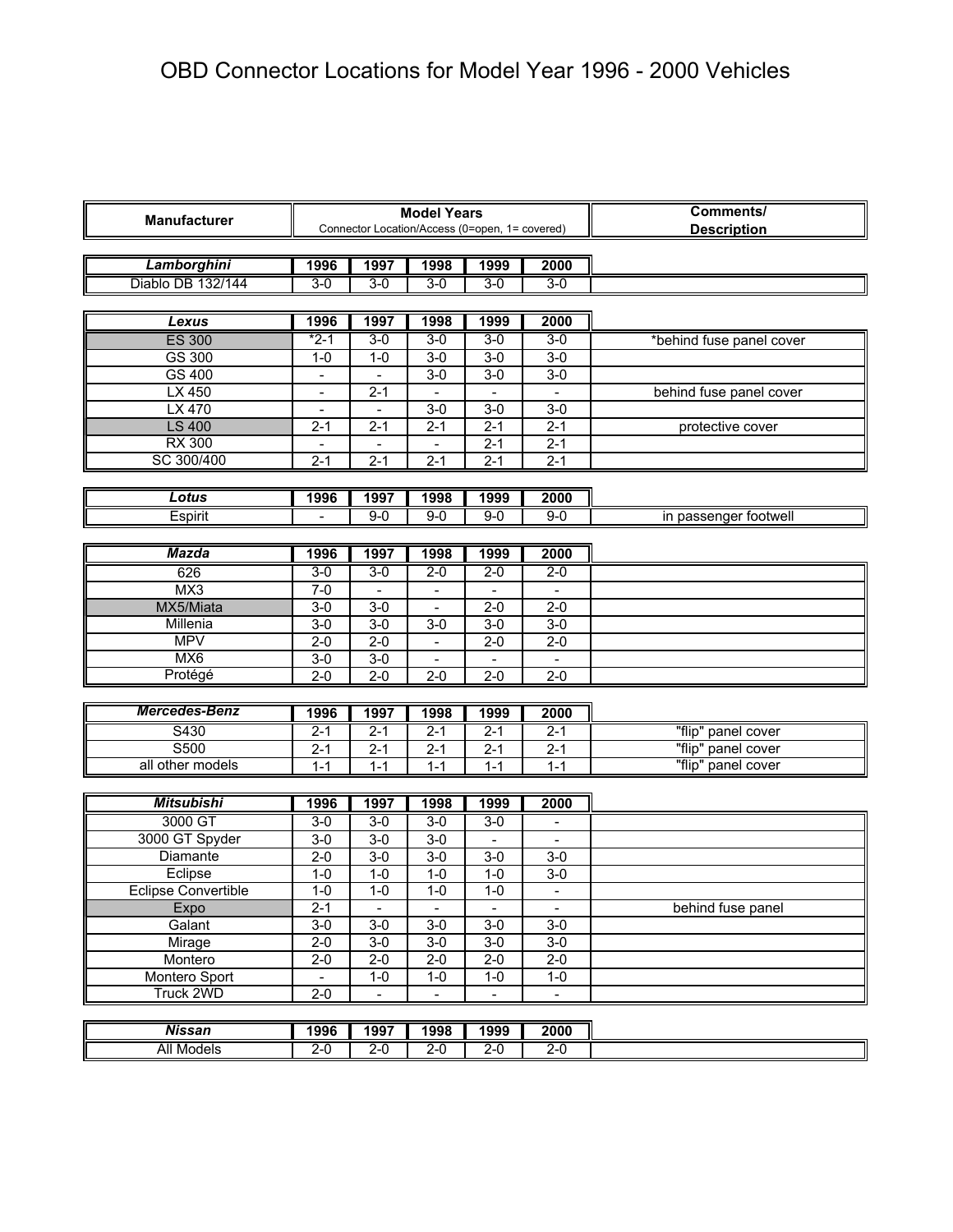|                                                                                             | Comments/                |                          |                          |                              |                |                                            |  |  |  |  |
|---------------------------------------------------------------------------------------------|--------------------------|--------------------------|--------------------------|------------------------------|----------------|--------------------------------------------|--|--|--|--|
| <b>Model Years</b><br><b>Manufacturer</b><br>Connector Location/Access (0=open, 1= covered) |                          |                          |                          |                              |                | <b>Description</b>                         |  |  |  |  |
|                                                                                             |                          |                          |                          |                              |                |                                            |  |  |  |  |
| <b>Porsche</b>                                                                              | 1996                     | 1997                     | 1998                     | 1999                         | 2000           |                                            |  |  |  |  |
| <b>All Models</b>                                                                           | $3 - 1$                  |                          |                          | $2-0$                        | $2 - 0$        |                                            |  |  |  |  |
| 911                                                                                         | $\sim$                   | $6 - 1$                  | $6 - 1$                  | $\blacksquare$               |                | cover labeled "OBD"                        |  |  |  |  |
| <b>Boxster</b>                                                                              |                          | $2 - 0$                  | $2 - 0$                  |                              |                |                                            |  |  |  |  |
|                                                                                             |                          |                          |                          |                              |                |                                            |  |  |  |  |
| <b>Rolls Royce</b>                                                                          | 1996                     | 1997                     | 1998                     | 1999                         | 2000           |                                            |  |  |  |  |
|                                                                                             |                          |                          |                          |                              |                | in glove box, behind fuse panel,           |  |  |  |  |
| Park Ward                                                                                   | $9 - 1$                  | $\overline{a}$           | $9 - 1$                  | $\overline{a}$               |                | clip-on cover labeled OBD                  |  |  |  |  |
| <b>Park Ward Limousine</b>                                                                  | $*9-1$                   | $\overline{a}$           | $\overline{\phantom{a}}$ | $\blacksquare$               | $2 - 0$        | *in glove box, behind fuse panel,          |  |  |  |  |
|                                                                                             |                          |                          |                          |                              |                | clip-on cover labeled OBD                  |  |  |  |  |
| <b>Silver Dawn</b>                                                                          |                          | $*9-1$                   |                          |                              |                | in glove box, behind fuse panel,           |  |  |  |  |
|                                                                                             |                          |                          |                          |                              |                | clip-on cover labeled OBD                  |  |  |  |  |
| <b>Silver Seraph</b>                                                                        | $\overline{\phantom{a}}$ | $\overline{\phantom{a}}$ | $\blacksquare$           | $\qquad \qquad \blacksquare$ | $2 - 0$        |                                            |  |  |  |  |
| Silver Spur                                                                                 | $*9-1$                   | $*9-1$                   | $*9-1$                   | $2 - 0$                      |                | *in glove box, behind fuse panel,          |  |  |  |  |
|                                                                                             |                          |                          |                          |                              |                | clip-on cover labeled OBD                  |  |  |  |  |
| <b>Silver Spur Limousine</b>                                                                | $9 - 1$                  | $\overline{\phantom{0}}$ | $\overline{a}$           | $\overline{a}$               |                | in glove box, behind fuse panel,           |  |  |  |  |
|                                                                                             |                          |                          |                          |                              |                | clip-on cover labeled OBD                  |  |  |  |  |
|                                                                                             |                          |                          |                          |                              |                |                                            |  |  |  |  |
| Rover                                                                                       | 1996                     | 1997                     | 1998                     | 1999                         | 2000           |                                            |  |  |  |  |
|                                                                                             |                          |                          |                          |                              |                |                                            |  |  |  |  |
| Defender                                                                                    | $\blacksquare$           | $6/7 - 1$                |                          | $\overline{a}$               |                | center console (vertical), behind ashtray, |  |  |  |  |
|                                                                                             |                          |                          |                          |                              |                | on vehicle centerline                      |  |  |  |  |
| <b>Discovery</b>                                                                            | $7 - 1$                  | $7 - 1$                  | $7 - 1$                  | $7 - 1$                      | $\overline{a}$ | passenger side                             |  |  |  |  |
| <b>Discovery Series II</b>                                                                  |                          |                          |                          | $7 - 1$                      | $7-1$          | passenger side                             |  |  |  |  |
| <b>Range Rover</b>                                                                          | $7 - 1$                  | $7-1$                    | $7 - 1$                  | $7-1$                        |                | passenger side                             |  |  |  |  |
|                                                                                             |                          |                          |                          |                              |                |                                            |  |  |  |  |
| <b>Saab</b>                                                                                 | 1996                     | 1997                     | 1998                     | 1999                         | 2000           |                                            |  |  |  |  |
| 900                                                                                         | $1 - 1$                  | $1 - 1$                  | $1 - 1$                  |                              |                | protective cover                           |  |  |  |  |
| 9000                                                                                        | $1 - 1$                  | $1 - 1$                  | $1 - 1$                  | $\overline{a}$               | $\overline{a}$ | protective cover                           |  |  |  |  |
| $9 - 3$                                                                                     | $\overline{\phantom{a}}$ | $\overline{\phantom{0}}$ | $\overline{\phantom{a}}$ | $1 - 1$                      | $1 - 1$        | protective cover                           |  |  |  |  |
| $9 - 5$                                                                                     | $\overline{a}$           | $\overline{a}$           | $\overline{a}$           | $3 - 1$                      | $3 - 1$        | protective cover                           |  |  |  |  |
|                                                                                             |                          |                          |                          |                              |                |                                            |  |  |  |  |
| <b>Subaru</b>                                                                               | 1996                     | 1997                     | 1998                     | 1999                         | 2000           |                                            |  |  |  |  |
| Forester                                                                                    | $\overline{\phantom{a}}$ | $\overline{\phantom{a}}$ | $1 - 1$                  | $1 - 1$                      | $1 - 1$        | protective cover                           |  |  |  |  |
| Impreza                                                                                     | $2 - 0$                  | $2 - 0$                  | $1 - 1$                  | $1 - 1$                      | $1 - 1$        | protective cover                           |  |  |  |  |
| Legacy                                                                                      | $2 - 1$                  | $2 - 1$                  | $2 - 1$                  | $2 - 1$                      | $2 - 1$        |                                            |  |  |  |  |
| $\overline{\text{S}VX}$                                                                     | $1 - 0$                  | $1 - 0$                  | $\overline{a}$           | $\overline{a}$               | $\overline{a}$ |                                            |  |  |  |  |
|                                                                                             |                          |                          |                          |                              |                |                                            |  |  |  |  |
| <b>Suzuki</b><br>All models                                                                 | 1996<br>$1 - 0$          | 1997<br>$1 - 0$          | 1998<br>$1 - 0$          | 1999<br>$1 - 0$              | 2000<br>$1-0$  |                                            |  |  |  |  |